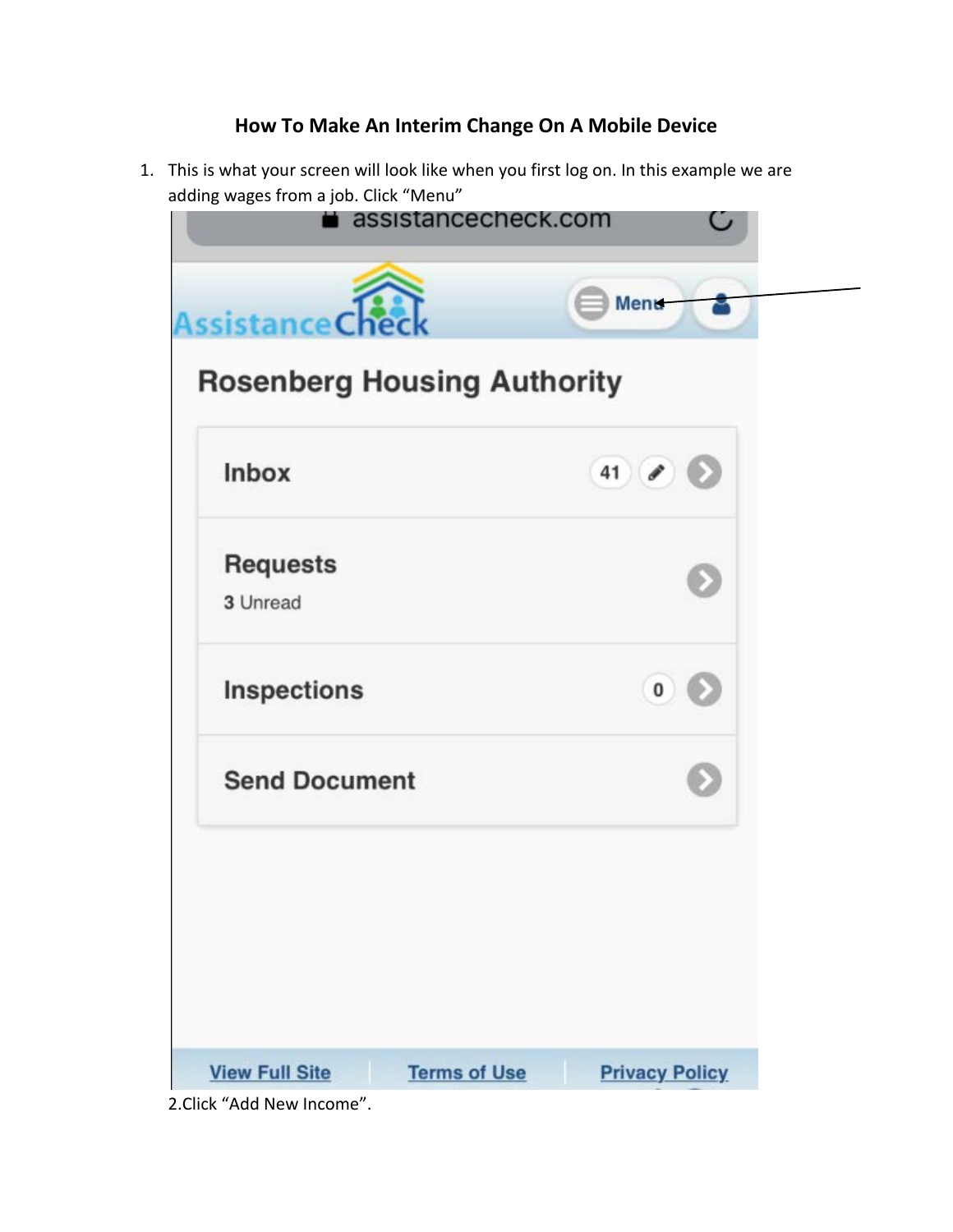|                               | assistancecheck.com                |  |
|-------------------------------|------------------------------------|--|
|                               | <b>Choose option below</b>         |  |
| Assistance<br><b>Rosenber</b> | <b>View My Applicant Case File</b> |  |
|                               | $41$ $\theta$<br><b>Inbox</b>      |  |
| <b>Inbox</b>                  | <b>Send Document</b>               |  |
| <b>Requests</b><br>3 Unread   | <b>Edit Contact Information</b>    |  |
|                               | <b>Agency Documents</b>            |  |
| Inspectio                     | <b>Add New Income</b>              |  |
| <b>Send Doc</b>               | <b>Edit Income</b>                 |  |
|                               | <b>Remove Income</b>               |  |
|                               | <b>Add New Family Member</b>       |  |
|                               | <b>Edit Family Member</b>          |  |
|                               | <b>Remove Family Member</b>        |  |
| Click "Begin".                |                                    |  |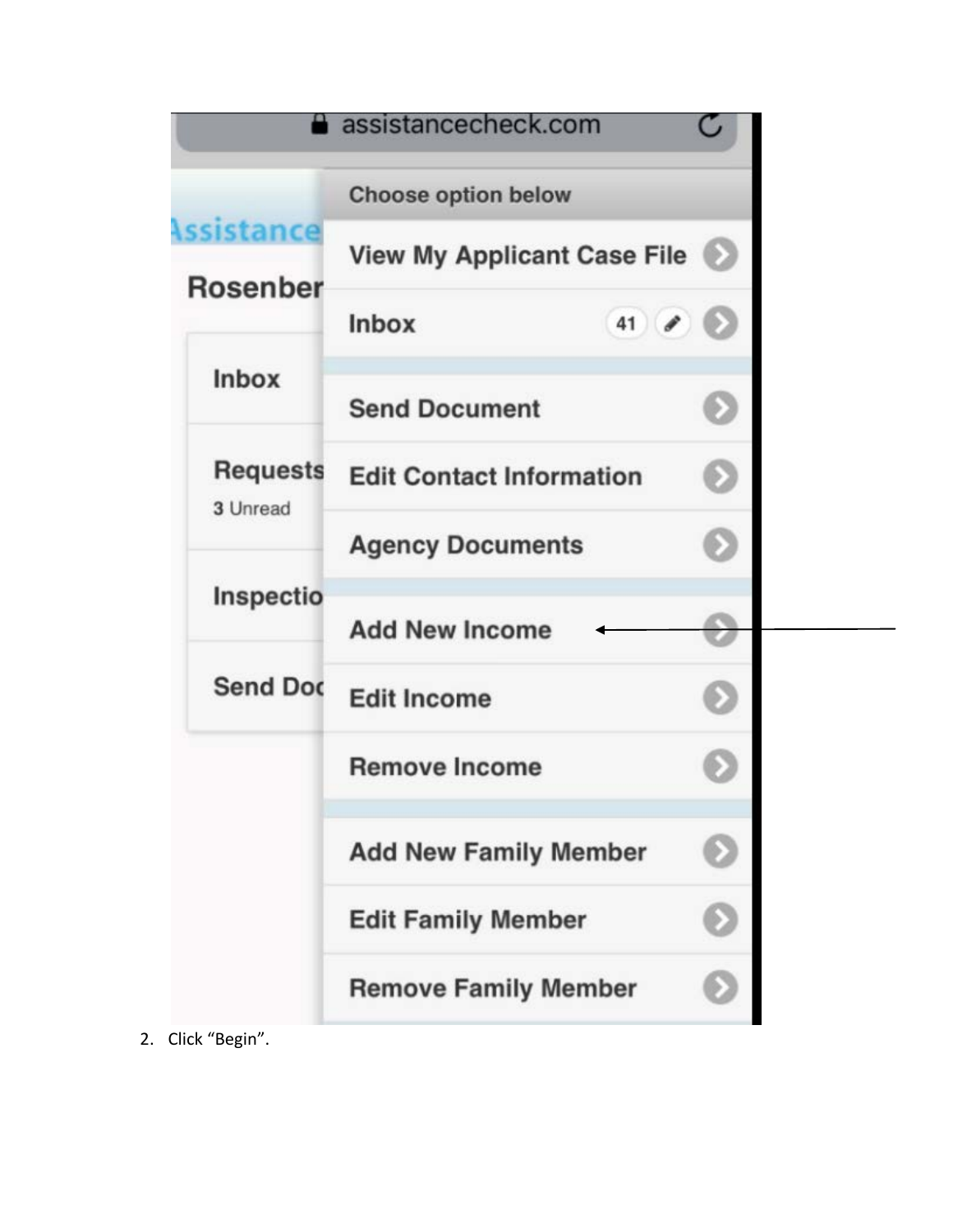

3. Fill in Blank Fields completely, then click continue.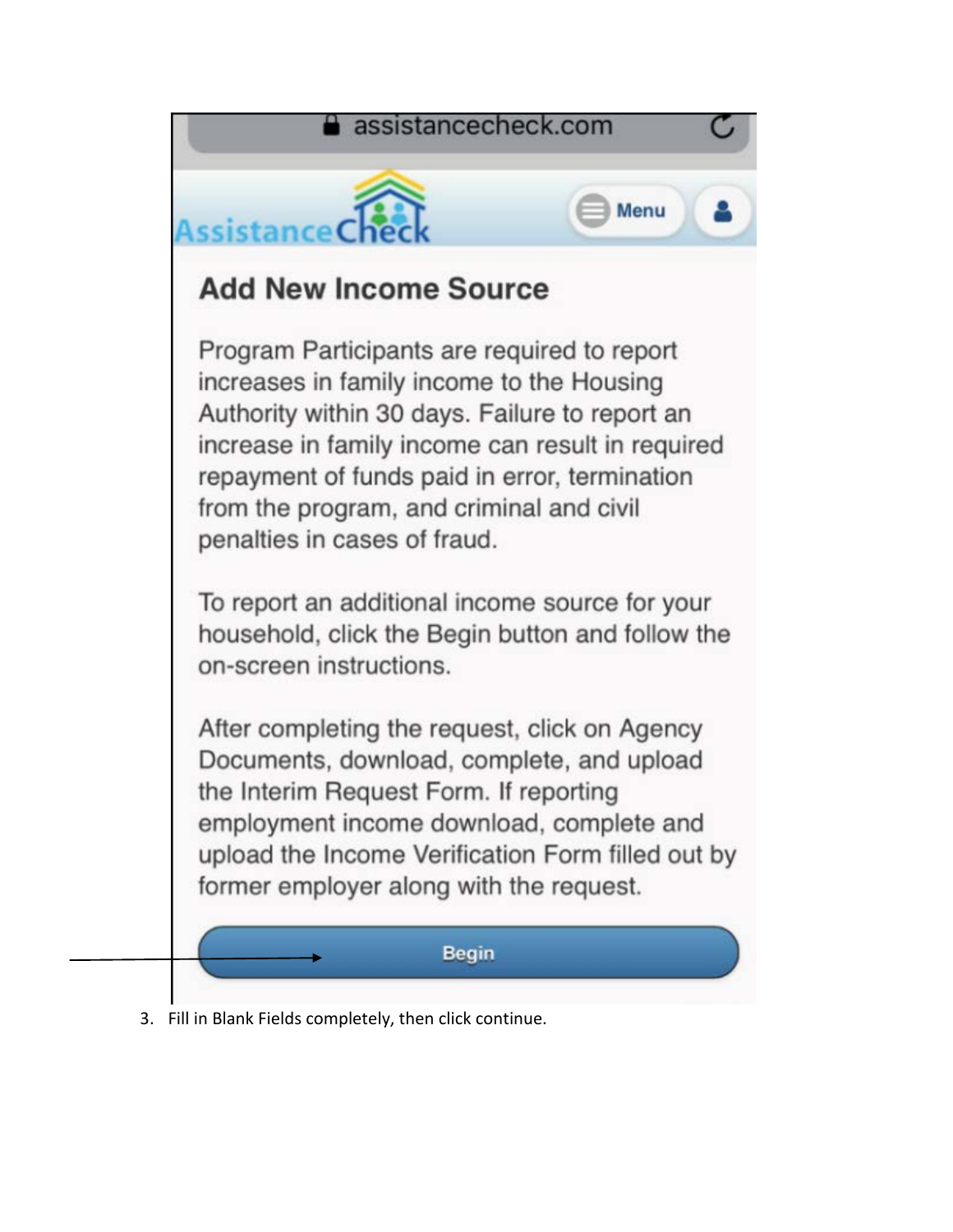

4. Enter source, amount, and frequency in the blank fields. Click "Continue".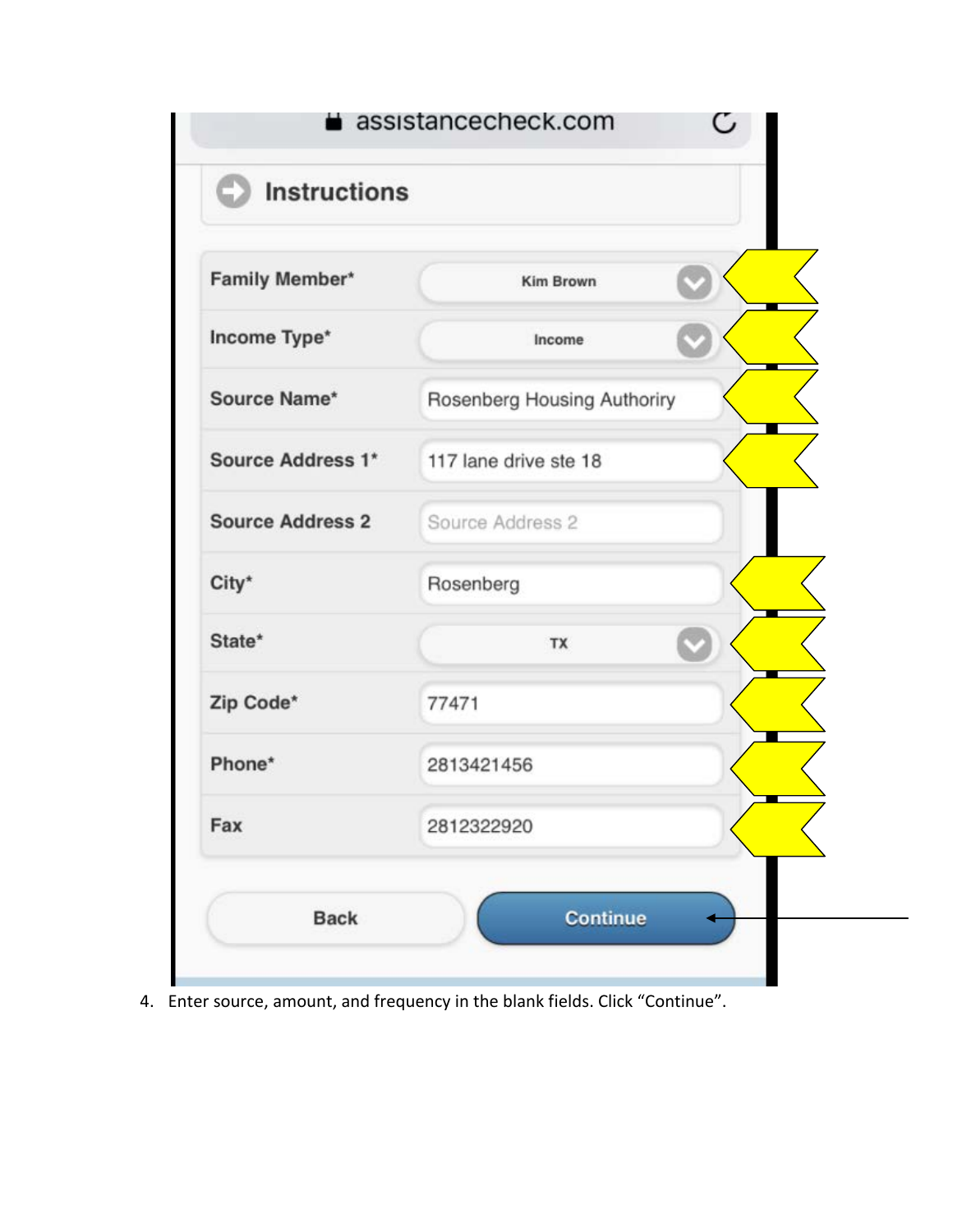| <b>Assistance Cher</b><br><b>New Income Source Value</b> |   |                   |  |  |
|----------------------------------------------------------|---|-------------------|--|--|
| <b>Instructions</b>                                      |   |                   |  |  |
| Income Type*                                             |   | <b>Other Wage</b> |  |  |
| Frequency*                                               |   | <b>Biweekly</b>   |  |  |
| <b>Fixed Income</b>                                      |   | No                |  |  |
| Amount*                                                  | 1 |                   |  |  |
| <b>Annual Income</b><br>\$26.00                          |   |                   |  |  |
| <b>Back</b>                                              |   | <b>Continue</b>   |  |  |

5. You'll get a review screen that looks like this, click "Submit" if information is correct.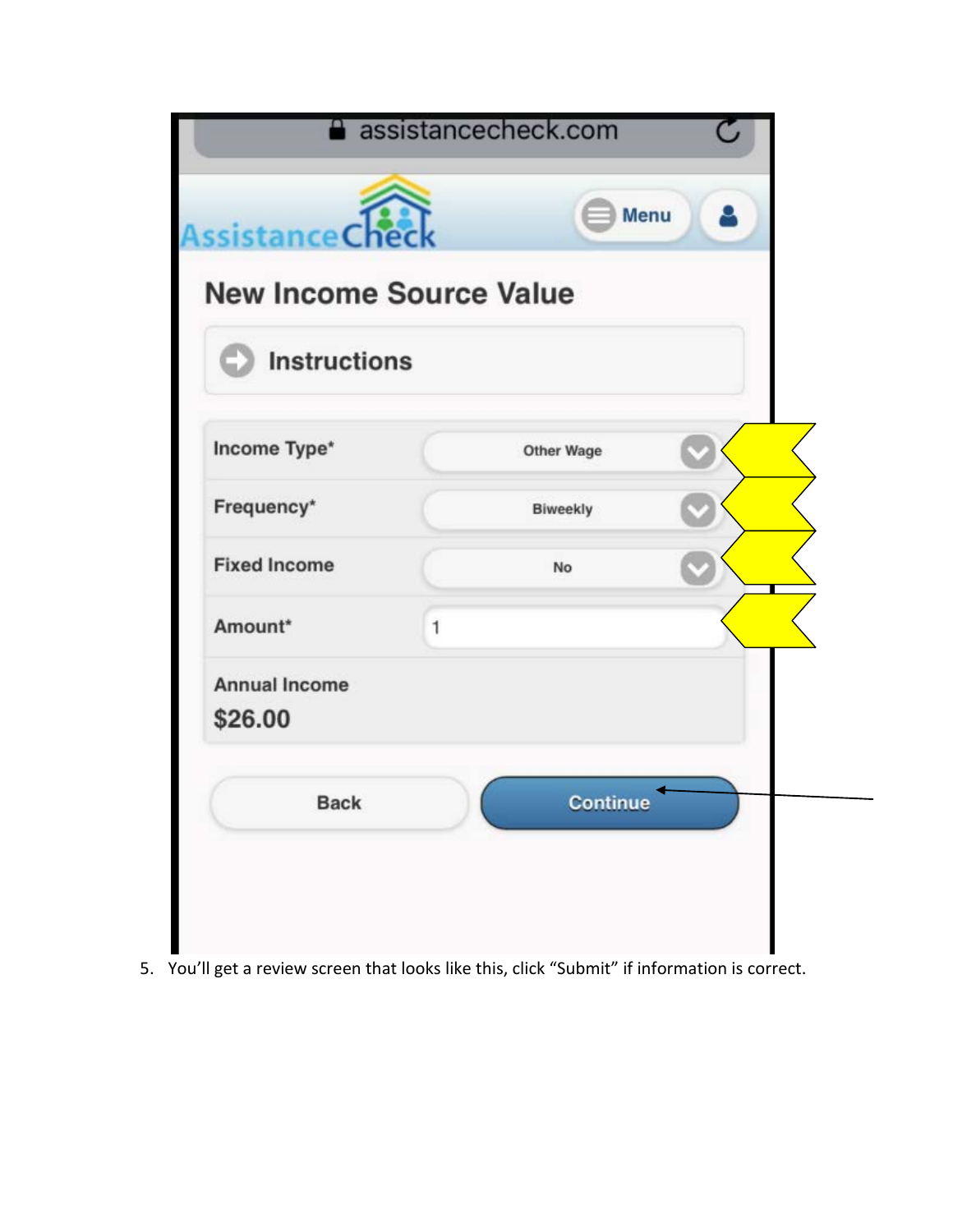| <b>Zip Code</b> |  |  |
|-----------------|--|--|
|                 |  |  |
|                 |  |  |

77471

Phone

 $(281)$  342-1456

Fax

(281) 232-2920

| <b>Income Type</b>    |               |  |
|-----------------------|---------------|--|
| Other Wage            |               |  |
| Frequency             |               |  |
| Biweekly              |               |  |
| <b>Fixed Income</b>   |               |  |
| <b>No</b>             |               |  |
| Amount                |               |  |
| \$1.00                |               |  |
| <b>Hours Per Week</b> |               |  |
|                       |               |  |
| <b>Back</b>           | <b>Submit</b> |  |

6. This is the screen you will see after clicking "submit", to submit your supporting documents with your change, click on "Send Document".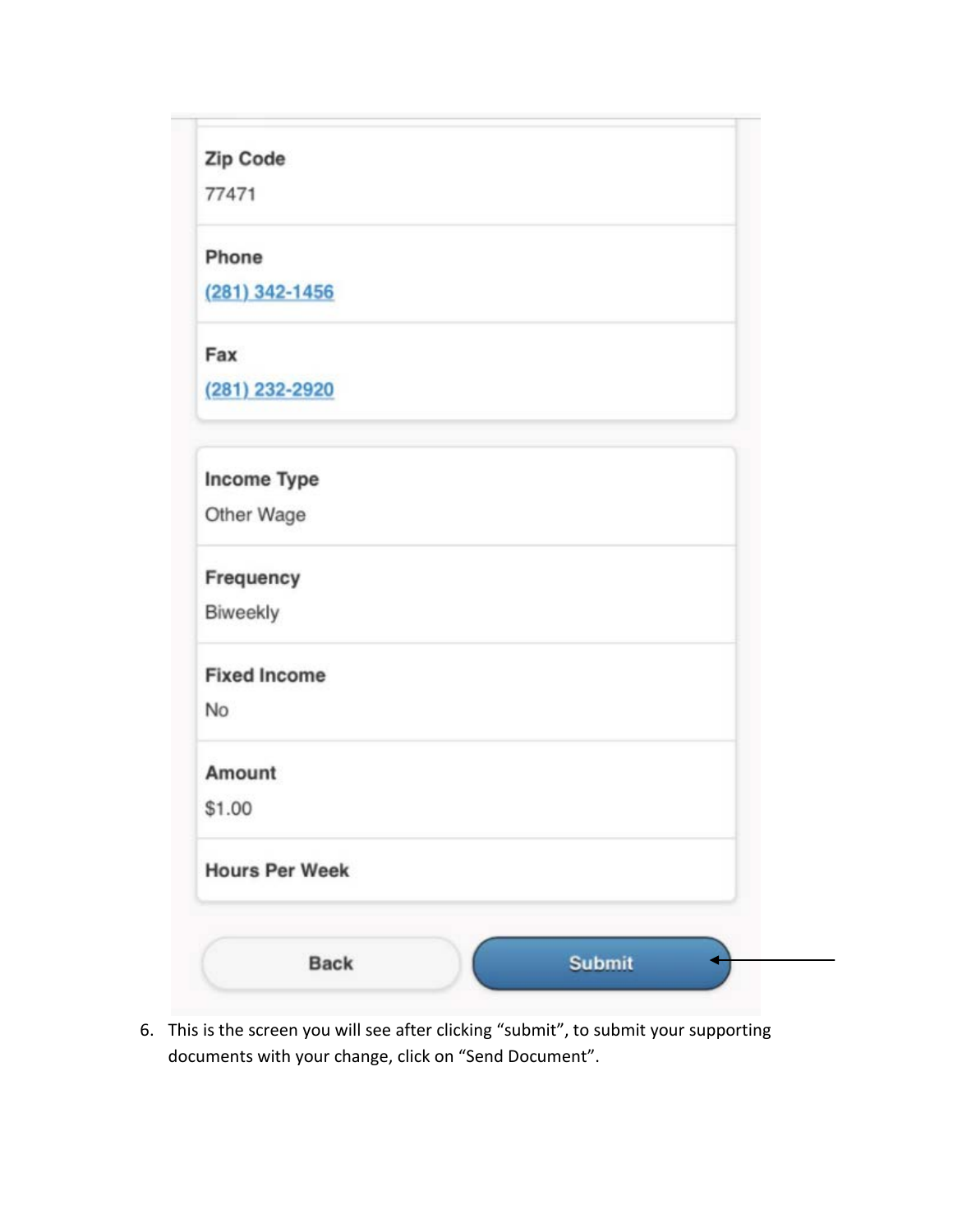

7. Fill in the blanks and click "choose file".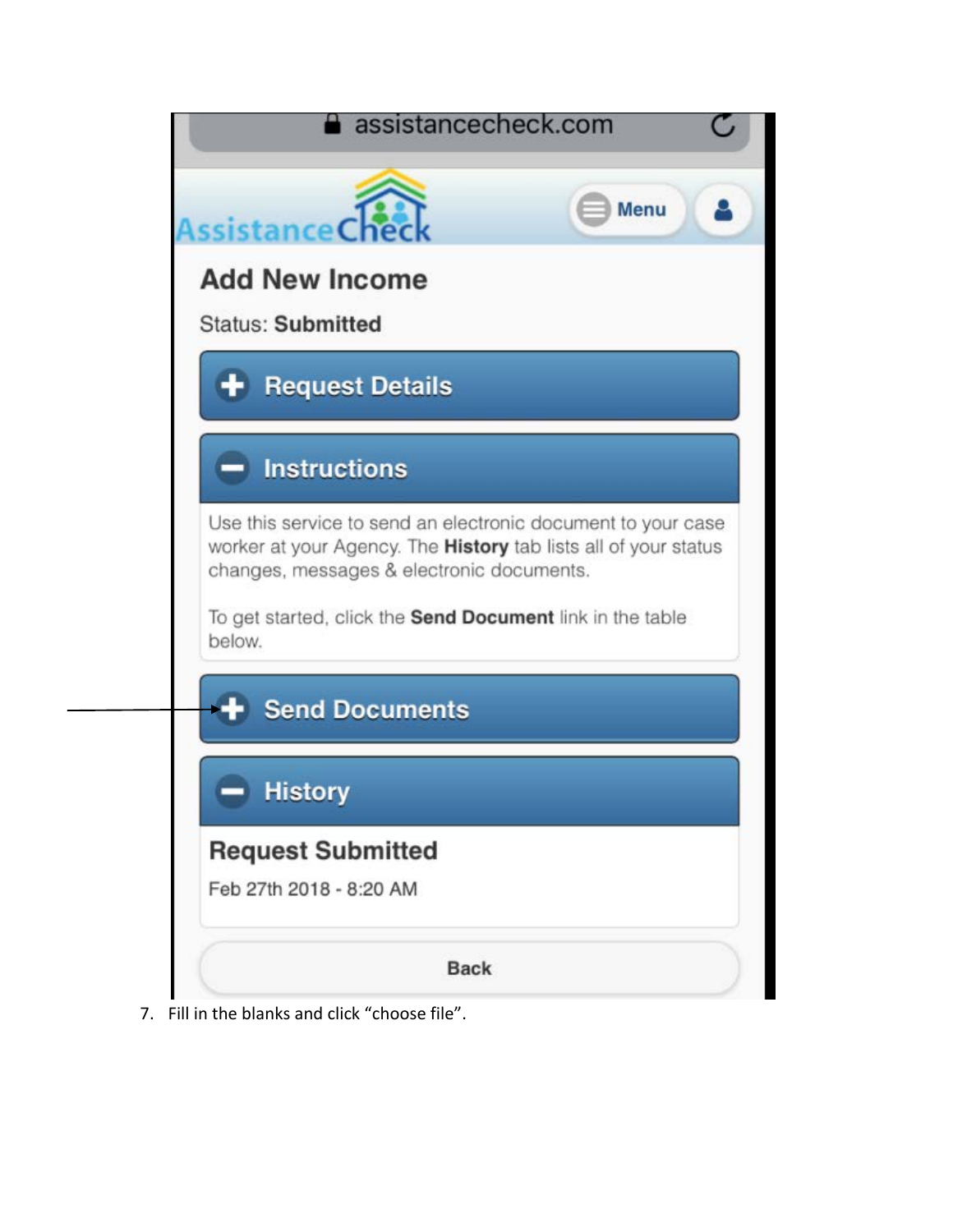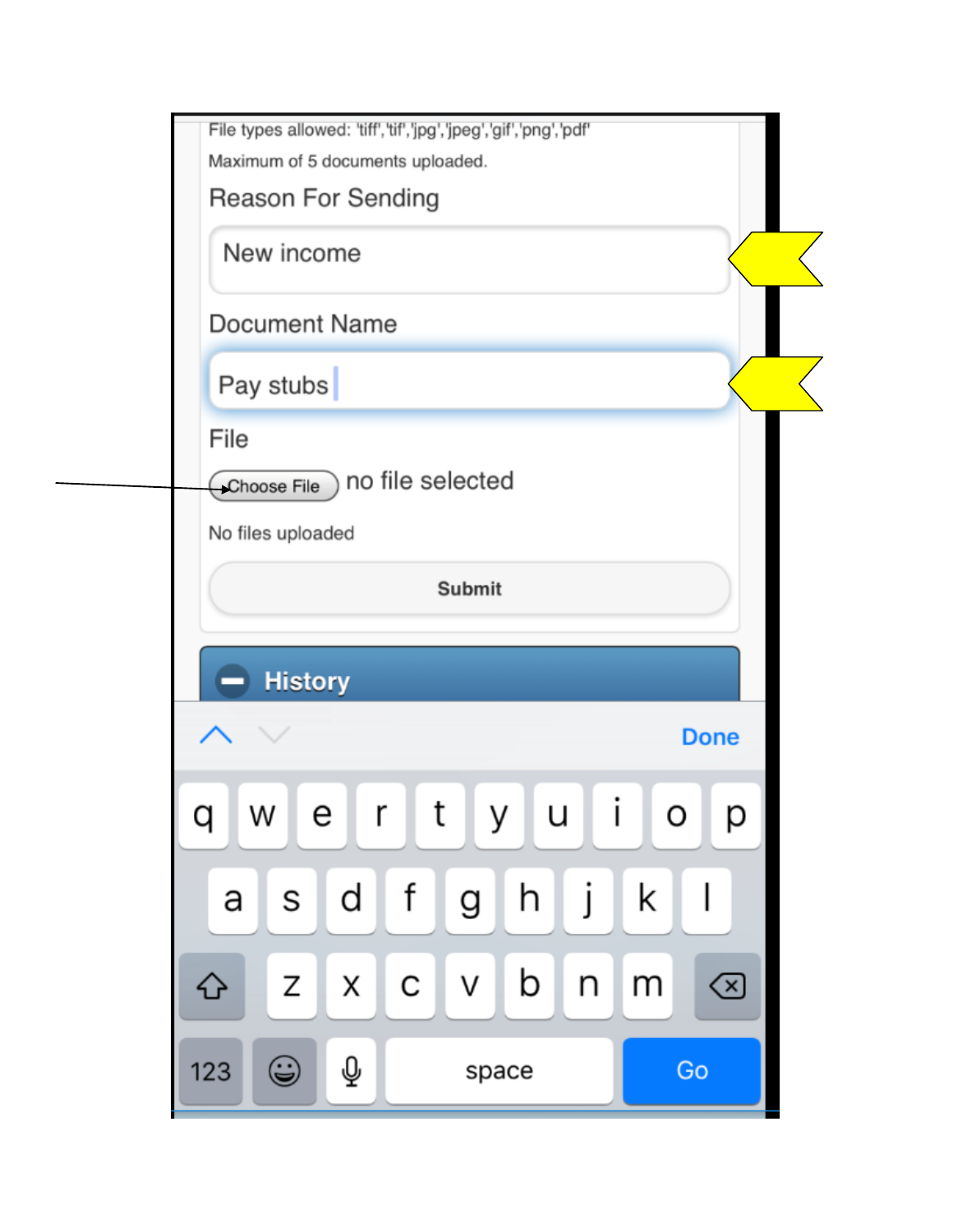8. Your mobile device will you give the option to take a picture or the select a picture already from your photo library. Select the applicable choice.

| - Send Documents                                                |  |
|-----------------------------------------------------------------|--|
| Documents must be under 5MB in size.                            |  |
| File types allowed: 'tiff','tif','jpg','jpeg','gif','png','pdf' |  |
| Maximum of 5 documents uploaded.                                |  |
| <b>Reason For Sending</b>                                       |  |
| New income                                                      |  |
| <b>Document Name</b>                                            |  |
| Pay stubs                                                       |  |
| File                                                            |  |
| Choose File ) no file selected                                  |  |
| No files uploaded                                               |  |
| <b>Submit</b>                                                   |  |
|                                                                 |  |
| Take Photo or Video                                             |  |
| Photo Library                                                   |  |
| <b>Browse</b>                                                   |  |

9. Fill in the blanks, verify that your document is attached and click "submit".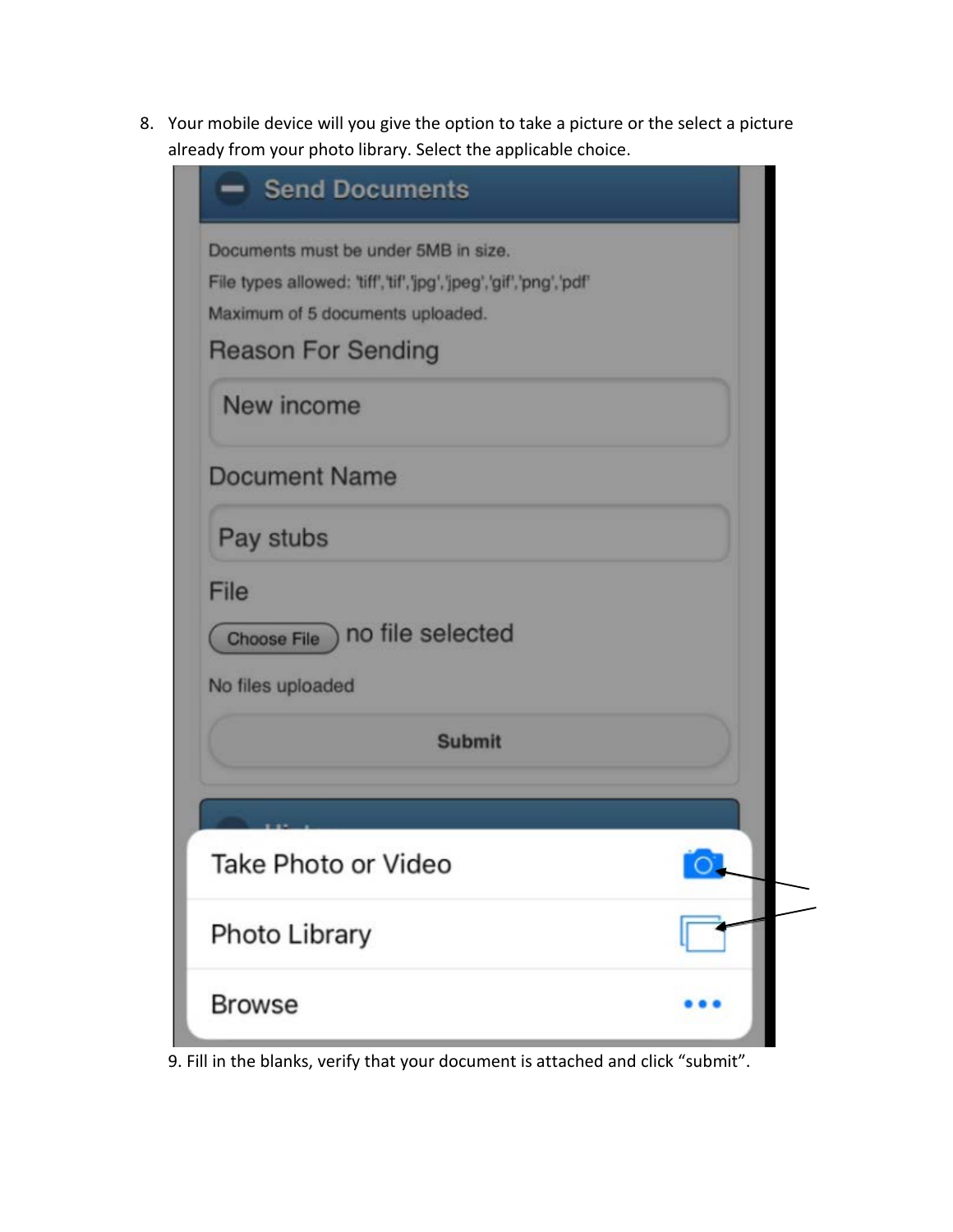|                      | <b>Send Documents</b>                                           |  |
|----------------------|-----------------------------------------------------------------|--|
|                      | Documents must be under 5MB in size.                            |  |
|                      | File types allowed: 'tiff','tif','jpg','jpeg','gif','png','pdf' |  |
|                      | Maximum of 5 documents uploaded.<br><b>Reason For Sending</b>   |  |
|                      |                                                                 |  |
| New income           |                                                                 |  |
| <b>Document Name</b> |                                                                 |  |
|                      |                                                                 |  |
| File                 |                                                                 |  |
|                      | Choose File ) no file selected                                  |  |
| Photo                |                                                                 |  |
|                      | Paystubs                                                        |  |
|                      | <b>Submit</b>                                                   |  |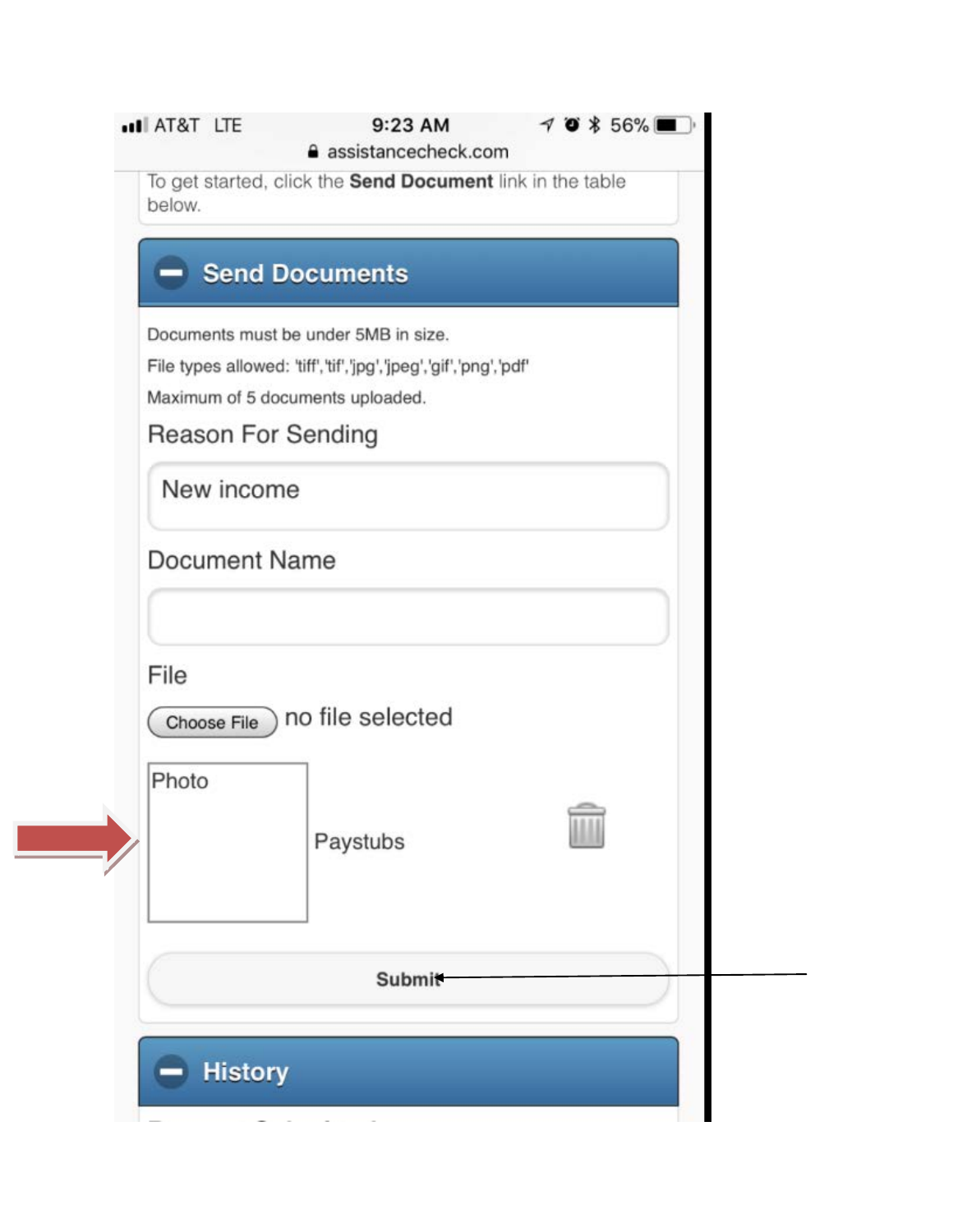10. Once you have successfully made your change you should see this screen verifying when you made the change and uploaded your documents. You are finished.